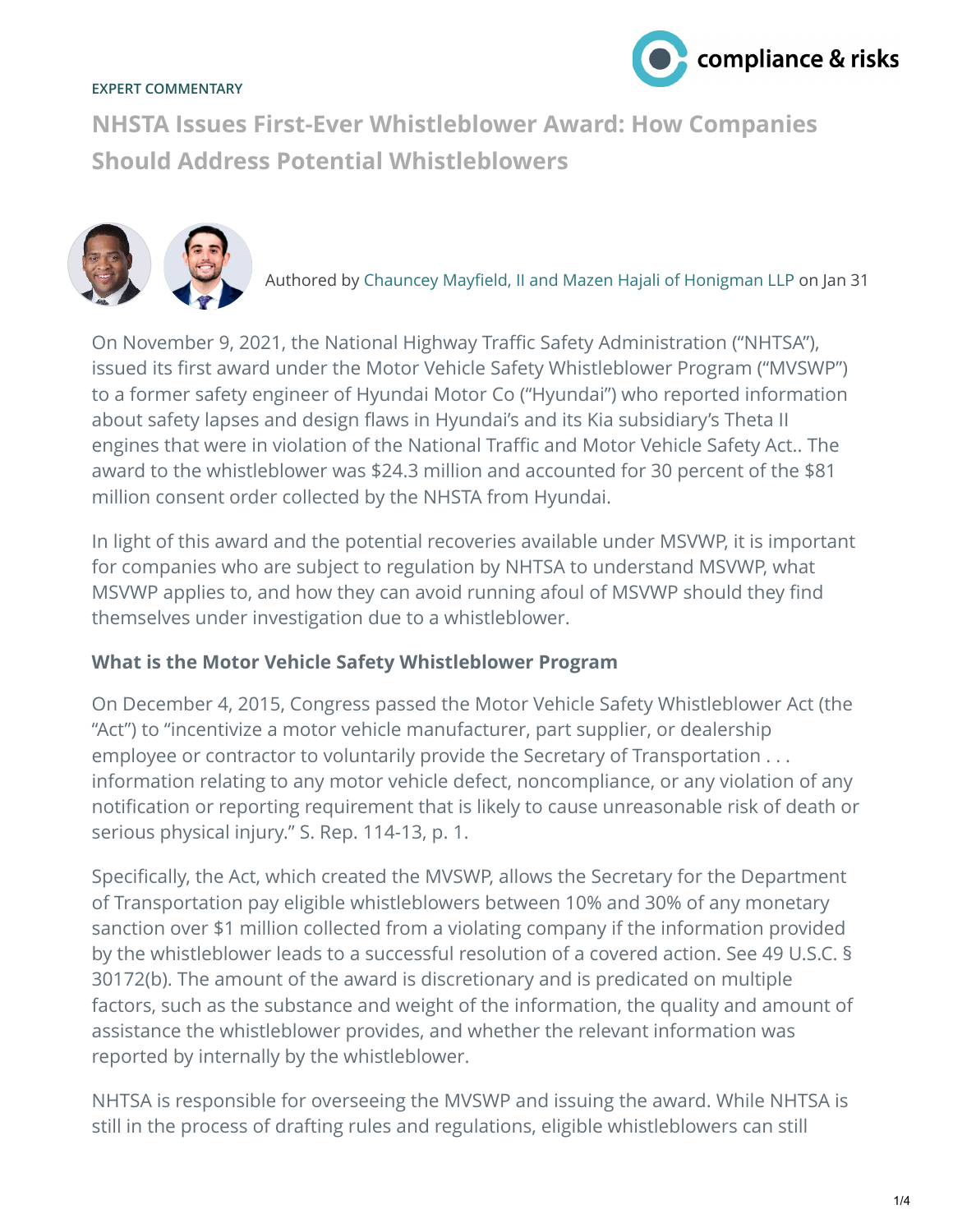receive an award without a final rule. Notably, the MVSWP does not create any new liabilities or reporting requirements under the Vehicle Safety Act. Instead, the MVSWP incentivizes potential whistleblowers to report to NHTSA potential violations of the Vehicle Safety Act and its regulations.

To qualify as a "whistleblower", an individual must be:

1. An employee or contractor (they are not required to be a U.S. citizen or resident and can report on violations that occur in or outside of the U.S. provided that some of the vehicles or components under consideration are sold or circulated in the U.S. market); 2. Of an automotive manufacturer, part supplier or dealership;

3. Who voluntarily provides;

4. **Original information** (meaning the information is first-hand information and the individual was first to report it to the agency);

5. Relating to a motor vehicle defect, noncompliance, or any violation or alleged violation of any notification or reporting requirement (applicable to all types of federal vehiclesafety violations);

7. Which is likely to cause unreasonable risk of death or serious physical injury.

In addition, NHTSA launched a new website that is intended to streamline the reporting process by giving potential whistleblowers access to resources about what information to share and how to share it. This website also makes it easier for potential whistleblowers to come forward and report violations by explaining the anti-retaliation and anonymity protections afforded to whistleblowers by the federal law.

The MVSWP is modeled after the SEC Whistleblower Program, which recently passed the \$1 billion mark in awards to insiders worldwide who reported fraud. Given the breadth of who qualifies as whistleblower, the ease of reporting, and the substantial awards handed down under similar types of whistleblower programs, it can be expected that plaintiff and whistleblower attorneys will continue vigorously engaging potential whistleblowers to capitalize on the large financial awards that can be provided by the MVSWP.

## **What Employers Should Do When the Whistle Blows**

As already noted, the MVSWP offers anti-retaliation and anonymity protections to potential whistleblowers. Employers are forbidden from taking any "materially adverse" actions against an employee or contractor for making a protected disclosure.

"Materially adverse" actions include more than employment actions such as denial of promotion, non-hire, denial of job benefits, demotion, suspension, the creation of a hostile work environment, or other actions that can be challenged directly as employment discrimination. Retaliation encompasses any employer action that "dissuade" an employee from engaging in the protected activity.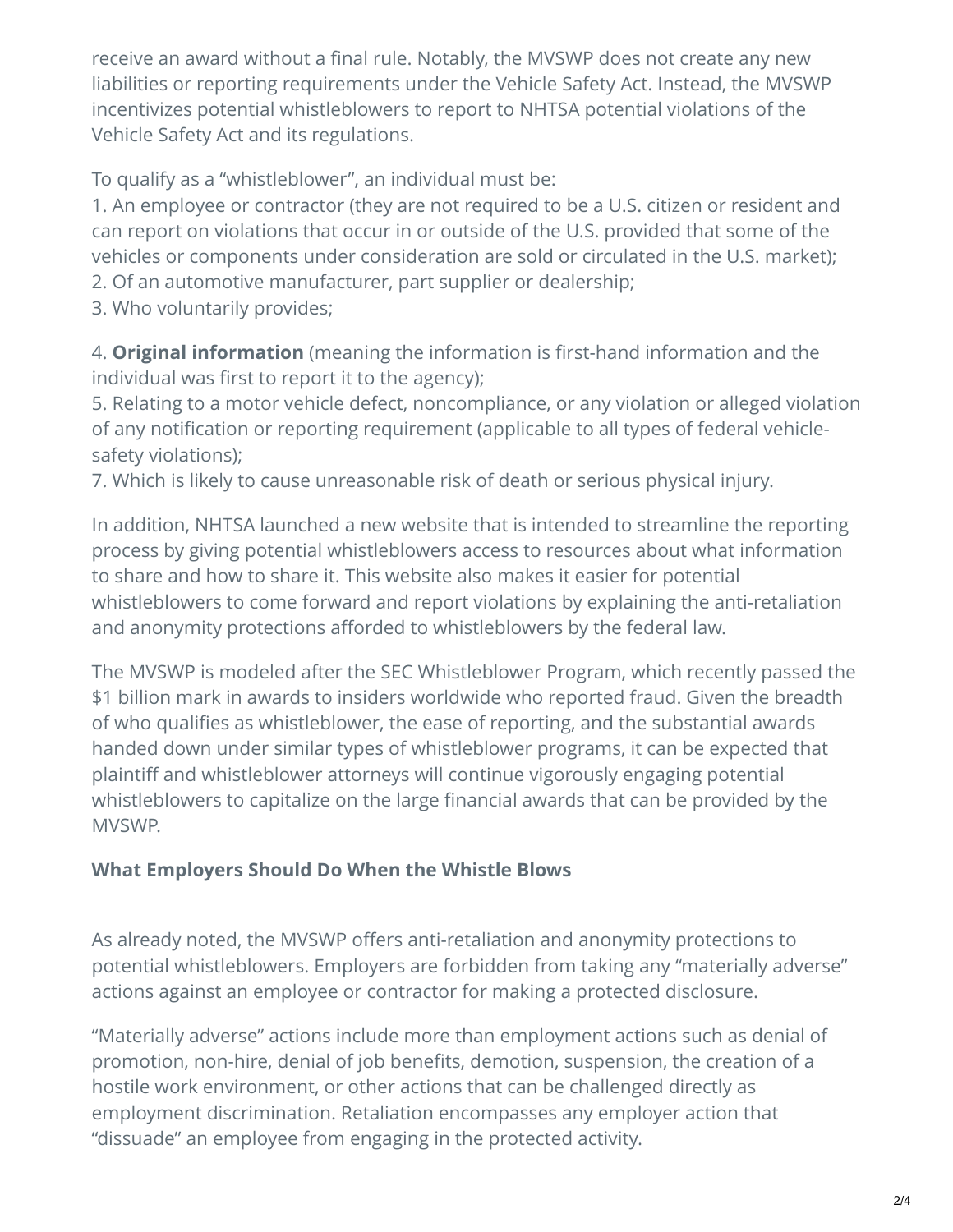It is paramount for employers to maintain and enforce a strict no-retaliation policy or face investigation by the Occupational Safety and Health Administration (OHSA). Further, the identity of the whistleblower, together with the relevant information reported, must remain confidential unless the whistleblower gives written consent or is otherwise revealed as part of a public hearing. Employers must refrain from taking any action that attempts to expose the identity of the whistleblower.

## **Best Practices to Mitigate Emerging Risks Associated With MVSWP**

In light of NHTSA's historic award, companies should expect a significant increase of whistleblower cases under the MVWSP. To that end, it is important to consider effective and lawful practices to provide for and respond to whistleblower complaints, including taking a proactive approach by implementing dynamic whistleblower protection and anti-retaliation policies and systems. With this in mind, best practice recommendations include:

 **Regular compliance training**. Training frontline management to report noteworthy employee concerns up the chain of command and avoid reacting in a negative manner that exposes the company to a retaliation complaint.

 **Robust compliance program**. Having policies and system in place to ensure serious employee concerns prompt a comprehensive internal and independent investigation, allowing senior management to evaluate and remedy potential violations while minimizing external legal and public relations risks, and improving employee satisfaction and involvement. Specifically, employers should direct any whistleblower complaints to in-house or outside legal counsel to assist with an internal investigations, responses, and compliance.

 **Leadership commitment.** Top leaders and executive management should understand the impacts of retaliation, the associated legal obligations and what it takes programmatically to prevent it. Further, leadership must make a concentrated effort to know employees' real willingness to report issues and the organization's current record in preventing retaliation and fear thereof.

 **Monitoring Progress**. Tracking of progress and trends is crucial to preventing retaliation. Accountability and incentives should focus on "leading indicators" of problem solving, encouraging compliance with safety, financial and other safeguards, and creating organizational culture and measurements that don't contribute to suppression of reporting and which measure the effort and effectiveness of the non-retaliation program.

 **Independent Audits and Program Improvement.** Even well-constructed antiretaliation programs can fail in implementation, either in certain facilities, functions or company-wide. Potential problems can remain hidden from management and not be